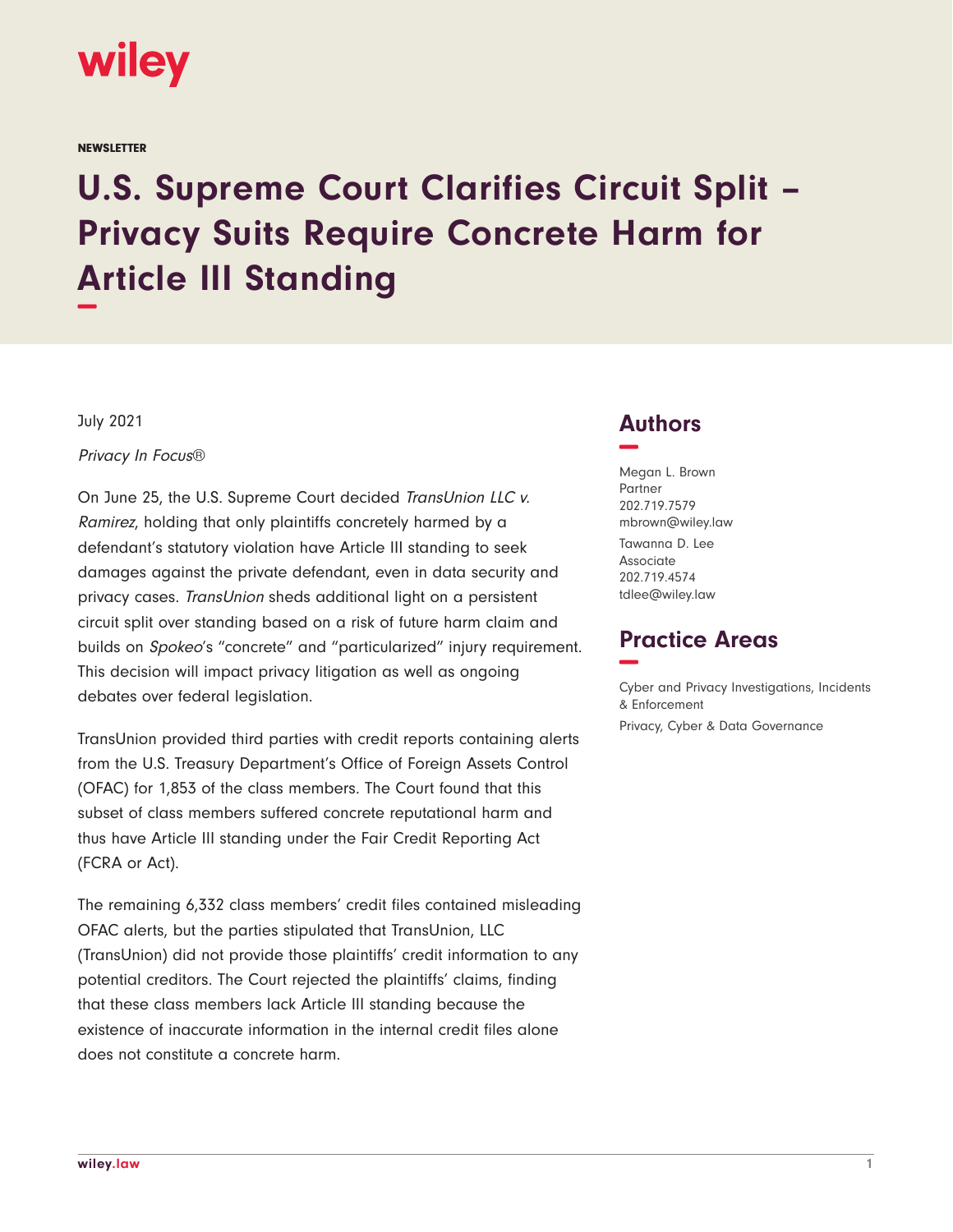The case also involved two other claims, where all 8,185 class members alleged defects in TransUnion's mailings. The Court determined that class members other than the named plaintiff, Sergio Ramirez, did not demonstrate that the alleged errors caused them concrete harm. Therefore, Ramirez is the only class member who has standing as to those two claims.

#### **Background**

As we previewed, in this case, a class of 8,185 individuals sued TransUnion, a credit reporting agency (CRA), in federal court under the Fair Credit Reporting Act (FCRA or Act).[1] The Act imposes several requirements on CRAs. First, the Act requires CRAs to "follow reasonable procedures to assure maximum possible accuracy" in consumer reports.[2] Second, CRAs must disclose all information in the consumer's file to the consumer upon his or her request.[3] Third, CRAs must provide a "summary of rights" from the Consumer Financial Protection Bureau (CFPB) to the consumer with each written disclosure sent to the consumer.[4] The Act also provides a cause of action for consumers to sue and recover damages.[5]

As a CRA, TransUnion prepares consumer reports with personal and financial information about individual consumers and sells those reports to banks, landlords, car dealerships, and other entities that request information about an individual's credit. In 2002, TransUnion added a product, OFAC Name Screen Alert, to compare a consumer's name against an OFAC list of terrorists, drug traffickers, and other serious criminals. If the consumer's first and last name matched the first and last name of a person on OFAC's list, TransUnion would add an alert on the credit report stating that the consumer's name was a "potential match" to a name on the OFAC list.

On February 27, 2011, Sergio Ramirez attempted to buy a car. When the dealership ran a credit check, Ramirez's credit report from TransUnion contained the OFAC alert stating that the input name matched a name on the OFAC database. The salesman would not sell Ramirez the car. When Ramirez asked TransUnion for a copy of his credit file, TransUnion sent Ramirez his credit file and the statutorily required summary of rights from the CFPB but did not mention the OFAC alert. TransUnion sent Ramirez a letter the next day noting that his name was considered a potential match to names on the OFAC list and did not include a copy of the summary of rights.

Ramirez brought the case on behalf of himself and others similarly situated in federal court against TransUnion, alleging willful violations of the FCRA and seeking statutory damages and injunctive relief. He alleged that, under the FCRA, TransUnion (1) failed to follow reasonable procedures to ensure the accuracy of information in his credit file; (2) did not provide him with all of the information in his credit file upon request; and (3) did not include his summary of rights with each written disclosure.

The district court certified the 8,185-member class who had each received a letter from TransUnion indicating that their name was a "potential match" to one on the OFAC list. The parties stipulated that only 1,853 members of the class, including Ramirez, had their credit reports sent to potential creditors from January 1, 2011 to July 26, 2011. The district court found that all 8,185 class members had Article III standing. The jury awarded each class member almost \$1,000 in statutory damages and over \$6,000 in punitive damages, for a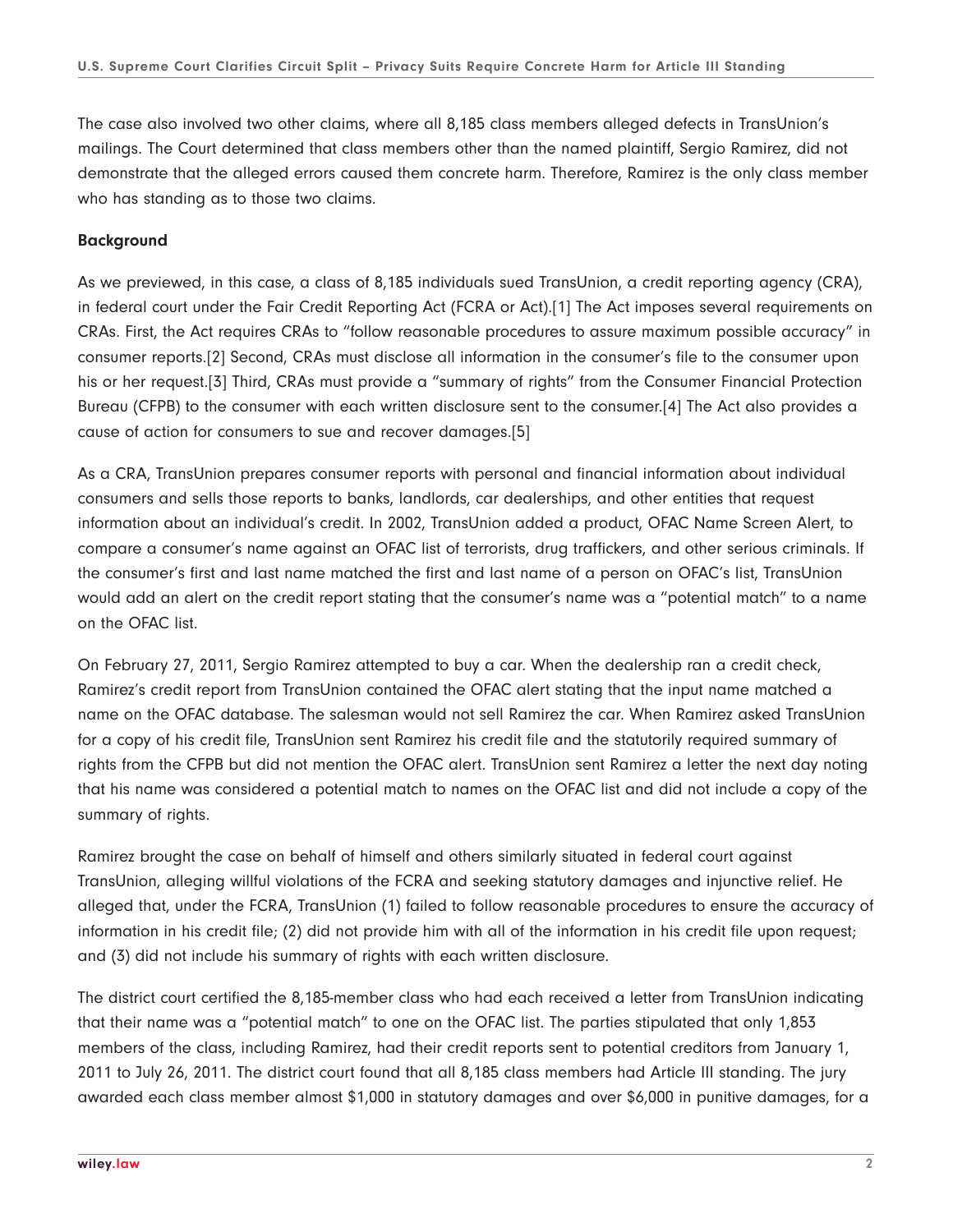total verdict of over \$60 million.

The U.S. Court of Appeals for the Ninth Circuit affirmed in relevant part.[6] The court found that all members of the class had Article III standing to recover damages for all three claims. The court also determined that Ramirez's claims were typical of a class's claims for purposes of Rule 23 of the Federal Rules of Civil Procedure. But, the Ninth Circuit reduced the punitive damages award to about \$4,000 per class member, reducing the total verdict to \$40 million.

The Supreme Court granted TransUnion's petition for certiorari (141 S. Ct. 972 (2020). Justice Kavanaugh wrote the majority opinion for the 5-4 decision; Justice Thomas and Justice Kagan each wrote dissenting opinions.

#### **Prior Law**

Article III of the Constitution constrains federal judicial power to the resolution of "cases" and "controversies." In Lujan v. Defenders of Wildlife, the Court held that establishing standing requires the plaintiff to show (1) a concrete, particularized, and actual or imminent injury; (2) that the injury was likely caused by the defendant; (3) and the injury would likely be redressed by judicial relief. Federal courts must resolve only real controversies impacting real people.

The *TransUnion* case focused on the Article III requirement that the plaintiff's injury be "concrete." A prior Supreme Court case, Spokeo v. Robins, held that courts should assess whether the alleged injury to the plaintiff has a "close relationship" to a harm "traditionally" recognized as providing a cause of action for a lawsuit in American courts. Spokeo lays out a balanced approach - the holding does not require an exact match to a lawsuit in American history, but also does not permit federal courts to relax Article III standing requirements based on "contemporary, evolving beliefs about what kinds of suits should be heard in federal courts."

Intangible harms may be concrete – especially for injuries which have a close relationship to harms traditionally recognized as providing a basis for lawsuits in American courts. This includes reputational harms and disclosure of private information.

Courts must also give proper deference to Congress' decisions to grant plaintiffs a cause of action through statutes. However, although Congress can "elevate" harms to legally recognizable injuries, Congress may not use its lawmaking power to transform something "not remotely harmful into something that is." Courts must still evaluate whether a plaintiff has suffered concrete harm under Article III when Congress has created a statutory prohibition or obligation that leads to a cause of action. Otherwise, Congress could authorize any citizen to bring a statutory damages lawsuit against any defendant, violating separation of powers principles.

Previously, the Sixth, Seventh, Ninth, and D.C. Circuits have held that the increased risk of future harm may constitute injury-in-fact under Article III. The Second, Fourth, Eighth, and Eleventh Circuits have taken the opposite approach.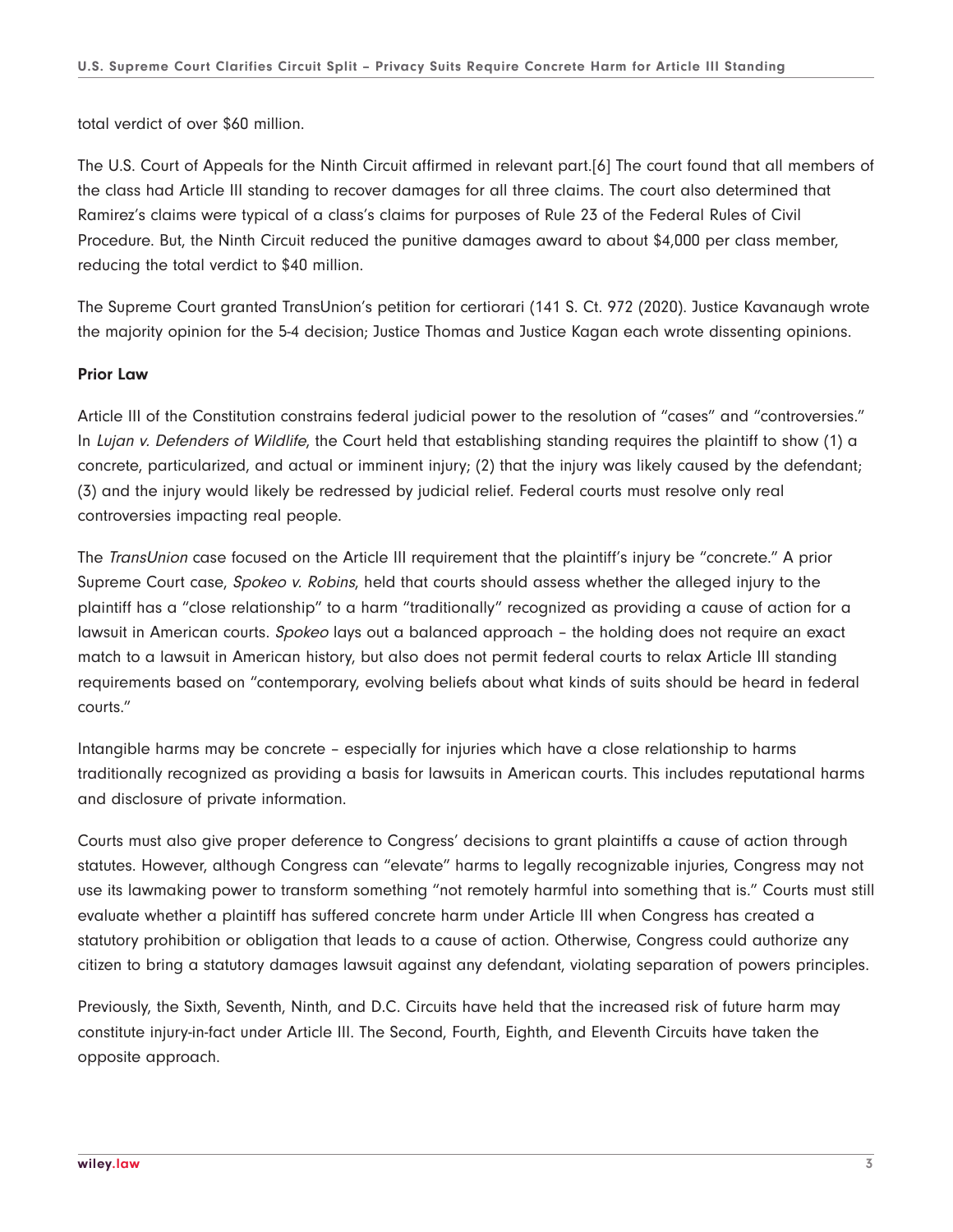#### **Analysis and Holding**

The Court reversed the judgment of the U.S. Court of Appeals for the Ninth Circuit and held that the 1,853 class members whose credit reports were provided to third-party businesses suffered a concrete harm and therefore have Article III standing for the reasonable procedures claim. None of the 8,185 class members – other than the named plaintiff Ramirez – suffered a concrete harm for the claims pertaining to the format of TransUnion's mailings. The case is remanded to the Ninth Circuit to determine whether class certification is appropriate based on the Court's holding.

a.) First Claim – The plaintiffs alleged that TransUnion failed to follow reasonable procedures to assure maximum possible accuracy of the plaintiffs' credit files.

First, the Court found that the 1,853 class members whose inaccurate reports were disseminated to third-party businesses had standing because the injury bears a close relationship to reputational harm traditionally recognized by U.S. courts in defamation cases. Under such cases, an individual is injured when a defamatory statement subjects him or her to "hatred, contempt, or ridicule."

TransUnion argued the OFAC alerts on the credit reports merely identified a consumer as a "potential match" but the Court determined that the harm of labeling a consumer a "potential terrorist" closely relates to the harm of labelling a consumer a "terrorist." Therefore, the 1,853 class members suffered a concrete injury in fact under Article III.

For the remaining 6,332 class members, the parties stipulated that TransUnion did not provide their credit information to any potential creditors from January 1, 2011 to July 26, 2011. Absent dissemination of this information, the class members could not have suffered the harm traditionally recognized in defamation cases as publication is "essential to liability" in a defamation suit.

Because the 6,332 class members cannot demonstrate the misleading information in the internal credit files amounts to concrete harm recognized in defamation cases, the plaintiffs also argued they experienced a risk of future harm. The plaintiffs relied on language from Spokeo, but the majority opinion points out that Spokeo discusses the risk of future harm in the context of suits for injunctive relief. A plaintiff's standing to seek injunctive relief does not necessarily mean that the plaintiff has standing to seek retrospective damages.

The risk of future harm never materialized – the inaccurate OFAC alerts in the 6,332 plaintiffs' credit files were never provided to third parties and did not cause a denial of credit. As a result, the Court determined that the risk of dissemination to third parties was too speculative to support Article III standing. No evidence in the record suggested that TransUnion was likely to intentionally or accidentally release the information to third parties.

The plaintiffs also did not suffer some other injury, such as an emotional injury, from the risk that their credit reports would be provided to a third-party business. In fact, the plaintiffs did not present evidence that the 6,332 class members knew about the OFAC alerts in their internal TransUnion credit systems.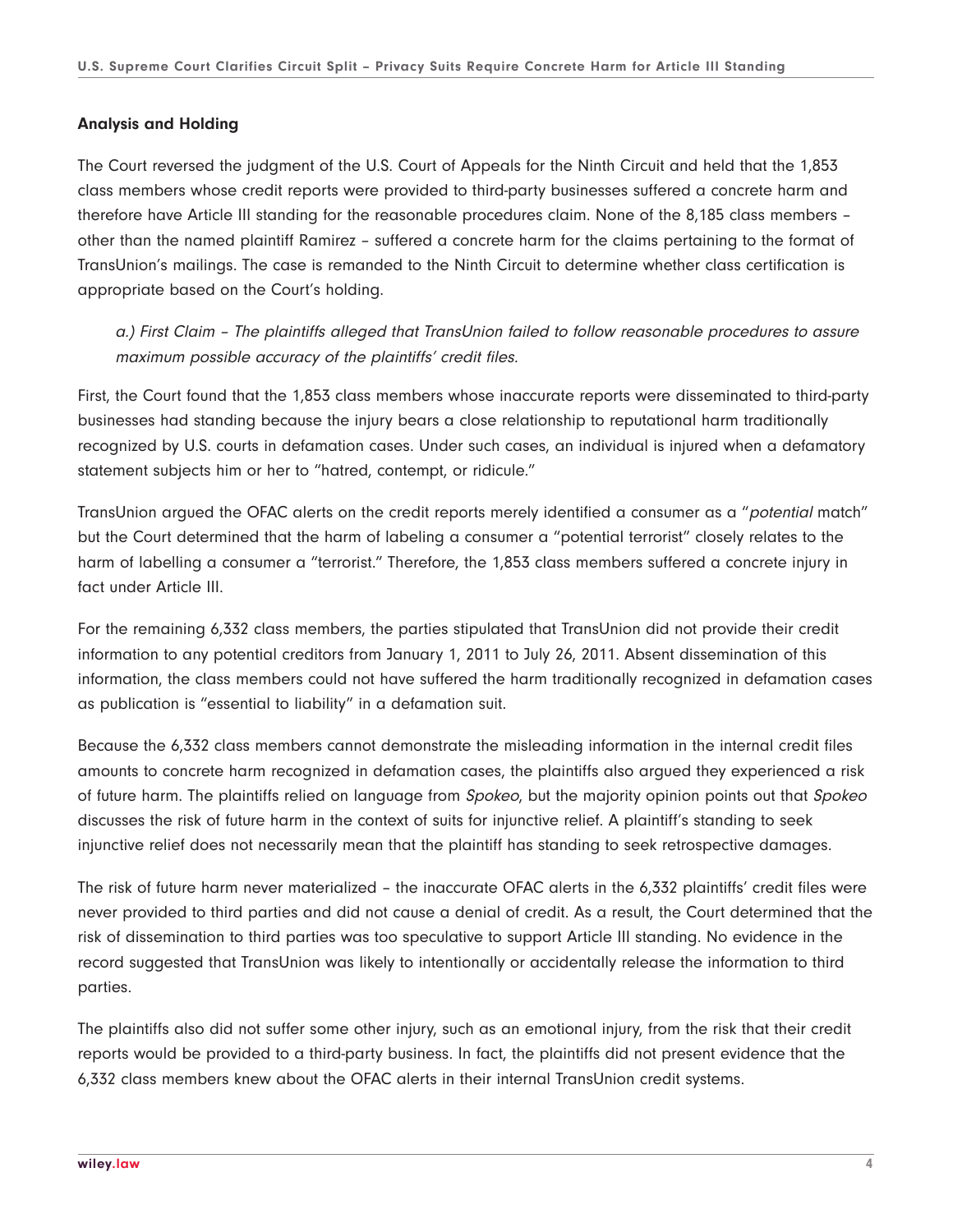b.) Second and Third Claims – The plaintiffs alleged that TransUnion breached its obligation under the FCRA to provide them with complete credit files upon request and to provide a summary of rights in all mailings.

Next, the Court held that none of the plaintiffs, except for the named plaintiff Ramirez, suffered a concrete harm for the claims of missteps related to the format of TransUnion's mailings.

The plaintiffs did not demonstrate that the format of TransUnion's mailings caused them a harm with a close relationship to a harm traditionally recognized by U.S. courts as the basis for a lawsuit. Except for Ramirez, the plaintiffs also did not prove that a harm occurred at all – they did not show evidence that they opened the dual mailings or that they were "confused" or "distressed" based on the information.

The Court also rejected plaintiffs' argument that the formatting violations created a risk of future harm. The plaintiffs did not demonstrate that the formatting error prevented them from contacting TransUnion to correct any errors before misleading credit reports were disseminated to third-party businesses. The asserted "informational" injury did not cause adverse effects to satisfy Article III.

#### **Dissenting Opinions Preview Future Disputes and Open Issues**

Justice Thomas noted that despite previous cases against TransUnion involving incorrect OFAC alerts, TransUnion did not make changes to its process for matching – it did not start to compare birth dates, middle initials, or citizenship status to ensure more accurate matches. He disagreed with the majority's sole focus on whether a "concrete" injury occurred and distinguishes between public and private rights. Justice Thomas found that a statute that creates a private right along with a cause of action is enough to create a case or controversy. Justice Thomas argued that each class member established a violation of his or her private rights because TransUnion violated three separate duties created by statute. He noted that the language of the statute itself also shows that CRAs owe duties to specific individuals, not to the larger public. He also criticized the majority identifying TransUnion's OFAC disclosures as mere "formatting" errors, emphasizing that the jury found TransUnion willfully failed to accurately disclose the OFAC information and the necessary summary of rights under a federal statute. Furthermore, Justice Thomas reasoned that TransUnion charged its clients more to receive credit reports with the OFAC designation and the Court should have identified some financial injury for standing purposes.

Justice Kagan disagreed with Justice Thomas slightly on his view that violations of individual rights created by Congress give rise to standing. She focused on Congress' role in deciding when an action causes a harm or risk of harm in the real world. Unless Congress could not have reasonably thought that a suit would contribute to preventing the harm at issue, she argues that courts should defer to congressional judgments on what constitutes harm or a risk of harm. Justice Kagan also disagreed with the majority's view that it was "too speculative" that TransUnion would sell a credit report to a third party. Under the FCRA, Justice Kagan would have found standing and a risk of real harm because TransUnion's business centers on selling credit reports to third parties.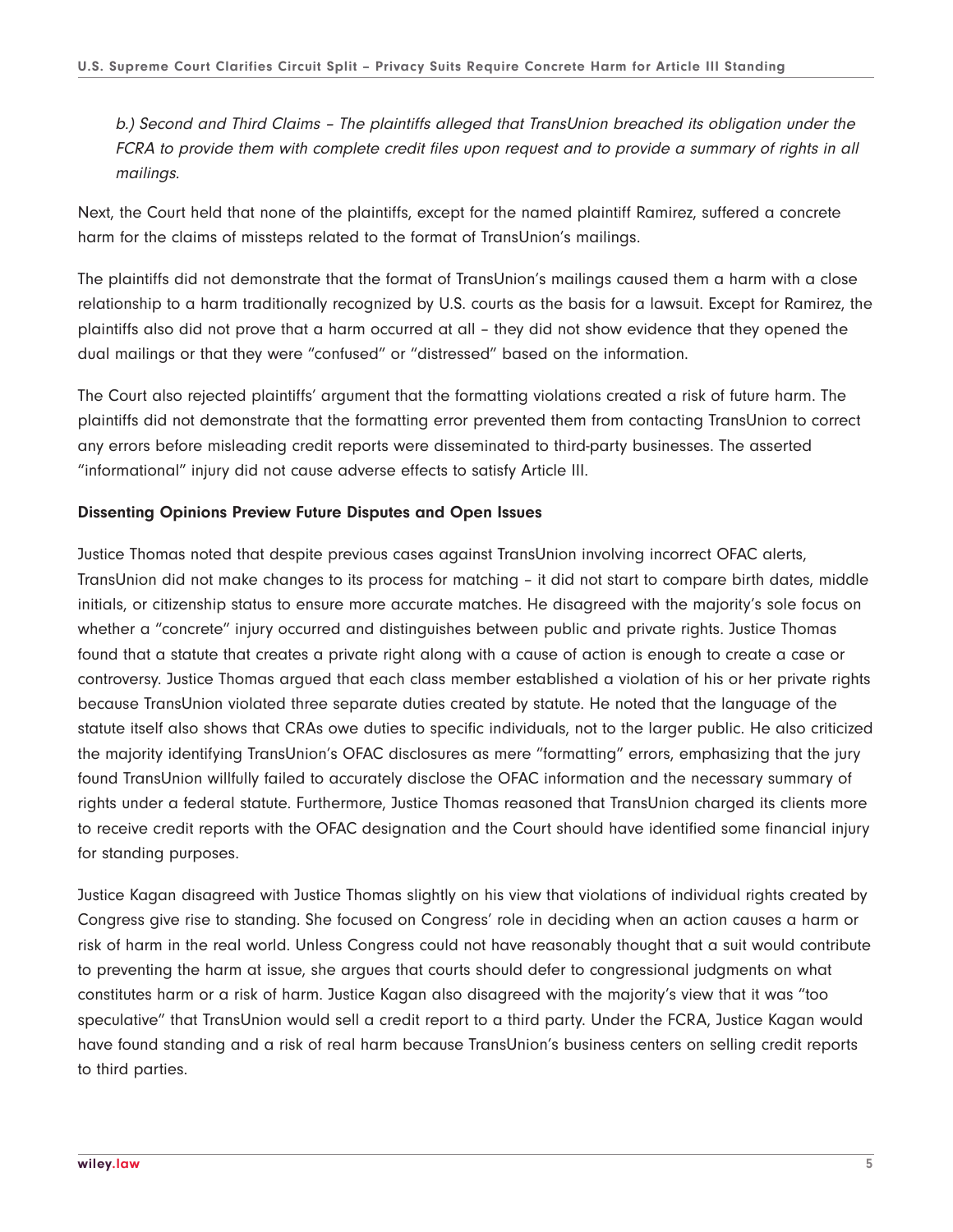#### **Conclusion and Impact on Data Privacy Litigation**

This decision comes amidst a major debate about enforcement mechanisms and private rights of action for privacy and security incidents. As we have written, some members of Congress advocate for creating private rights of action through legislation to allow plaintiffs to sue. Others argue that private rights of action have limited usefulness for consumers and can undermine consistency in application of the law. The debate is playing out at the state level – Virginia declined to adopt a private right of action in its comprehensive privacy legislation, while the Illinois Biometric Information Privacy Act authorized private rights of action with liquidated damages, even absent economic harm to an individual. Congress may need to address whether consumers should have a private right of action and if so, what "harm" standard they should have to meet.

Members of Congress in both chambers are also considering incident reporting legislation, which would mandate the reporting of cyber incidents to the U.S. Department of Homeland Security for certain government contractors, cybersecurity response companies, and critical infrastructure operators. The Administration recently released an Executive Order on Cybersecurity, and the White House advises all companies to take steps to secure their networks and information against threats posed by ransomware attacks. Lawsuits over technical violations or omissions, without demonstrable harm, could prove vexatious to private companies.

The Court's decision will shape data security and privacy class action litigation by providing defendants with a powerful defense in cases where alleged privacy and security violations do not result in a disclosure of information. The *TransUnion* ruling suggests that merely alleging a violation of the FCRA or other data protection law is likely not enough for consumers to sue for monetary damages. Instead, plaintiffs must allege a concrete injury, such as actual disclosure of information. The decision also weakens plaintiffs' "risk of future harm" claims by reminding litigants that they cannot invoke speculative risks.

Clarification of these issues was much needed post-Spokeo, though the Court's standing jurisprudence, and debates among the Justices over deference to congressional judgments about harm, confirm that litigation over privacy and security is here to stay.  $\overline{a}$ 

- [1] 15 U.S.C. 1681 et seq.
- [2] 15 U.S.C. 1681e(b).
- [3] 15 U.S.C. 1681g(a)(1).
- [4] 15 U.S.C. 1681g(c)(2)(A).
- [5] 15 U.S.C. 1681n, 1681o.
- [6] Ramirez v. TransUnion LLC, 951 F.3d 1008, 1017 (9th Cir. 2020).